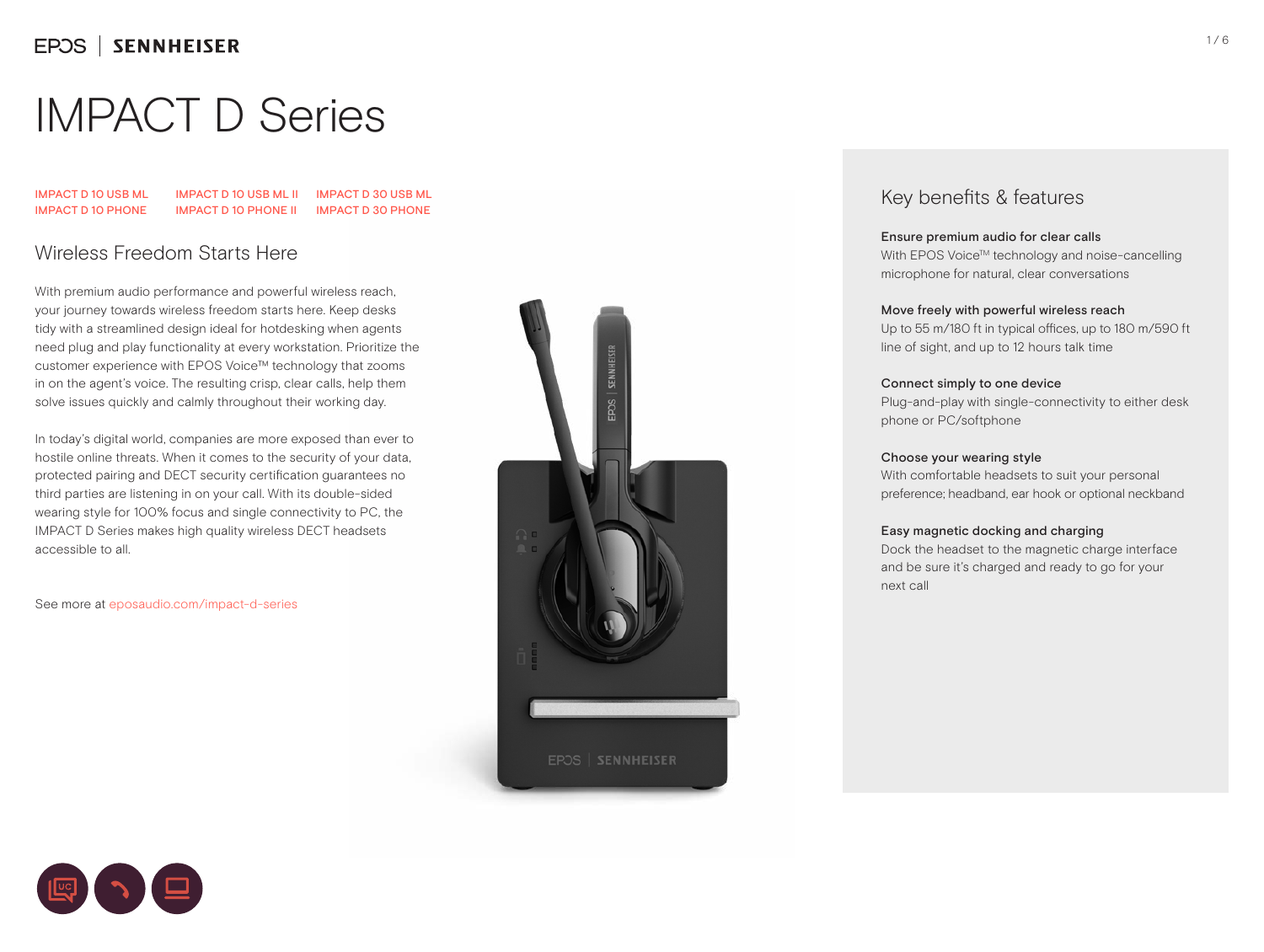## Product data

| General             |                                                                                                                                                                                                                                                    |  |  |
|---------------------|----------------------------------------------------------------------------------------------------------------------------------------------------------------------------------------------------------------------------------------------------|--|--|
| Product description | <b>IMPACT D 10 USB ML:</b> Wireless DECT headset, single-sided<br>with base station. Single connectivity to PC/Softphone.<br>UC optimized.                                                                                                         |  |  |
|                     | <b>IMPACT D 10 PHONE:</b> Wireless DECT headset, single-sided<br>with base station. Single connectivity to desk phone.                                                                                                                             |  |  |
|                     | <b>IMPACT D 10 USB ML II:</b> Wireless DECT headset, single-sided<br>with base station. Single connectivity to PC/Softphone.<br>UC optimized.                                                                                                      |  |  |
|                     | <b>IMPACT D 10 PHONE II:</b> Wireless DECT headset, single-sided<br>with base station. Single connectivity to desk phone.                                                                                                                          |  |  |
|                     | <b>IMPACT D 30 USB ML:</b> Wireless DECT headset, double-sided<br>with base station. Single connectivity to PC/Softphone.<br>UC optimized.                                                                                                         |  |  |
|                     | <b>IMPACT D 30 PHONE:</b> Wireless DECT headset, double-sided<br>with base station. Single connectivity to desk phone.                                                                                                                             |  |  |
| Wearing style       | Headband - single-sided or double-sided and ear hook.<br>Neckband available as accessory*                                                                                                                                                          |  |  |
| Headset weight      | D 10 HS:<br>With ear hook: 22 g / 0.78 oz / 0.049 lbs<br>With headband: 45 g / 1.59 oz / 0.10 lbs<br>D 10 HS II:<br>With ear hook: 22 g / 0.78 oz / 0.049 lbs<br>With headband: 50 g / 1.76 oz / 0.11 lbs<br>D 30 HS:<br>85 g / 3.00 oz / 0.19 lbs |  |  |
| Ear pad size        | ø 50 mm / 1.96 in                                                                                                                                                                                                                                  |  |  |
| Personalization     | Yes, with nameplate on headset                                                                                                                                                                                                                     |  |  |
| Warranty            | 2 years                                                                                                                                                                                                                                            |  |  |

#### Audio

| EPOS Voice™ technology     | For a clear and natural listening experience                                                                         |
|----------------------------|----------------------------------------------------------------------------------------------------------------------|
| Microphone                 | <b>IMPACT D 10 and D 10 II:</b> Noise-cancelling microphone<br><b>IMPACT D 30:</b> Ultra Noise-cancelling microphone |
| Microphone frequency range | 150 Hz - 6.8 kHz (Wideband)<br>300 Hz - 3.5 kHz (Narrowband)                                                         |
| Mute microphone            | Yes                                                                                                                  |
| Speaker type               | High-quality neodymium magnet speaker<br>for outstanding audio quality                                               |
| Speaker frequency response | 150 Hz - 6.8 kHz (Wideband)<br>300 Hz - 3.5 kHz (Narrowband)                                                         |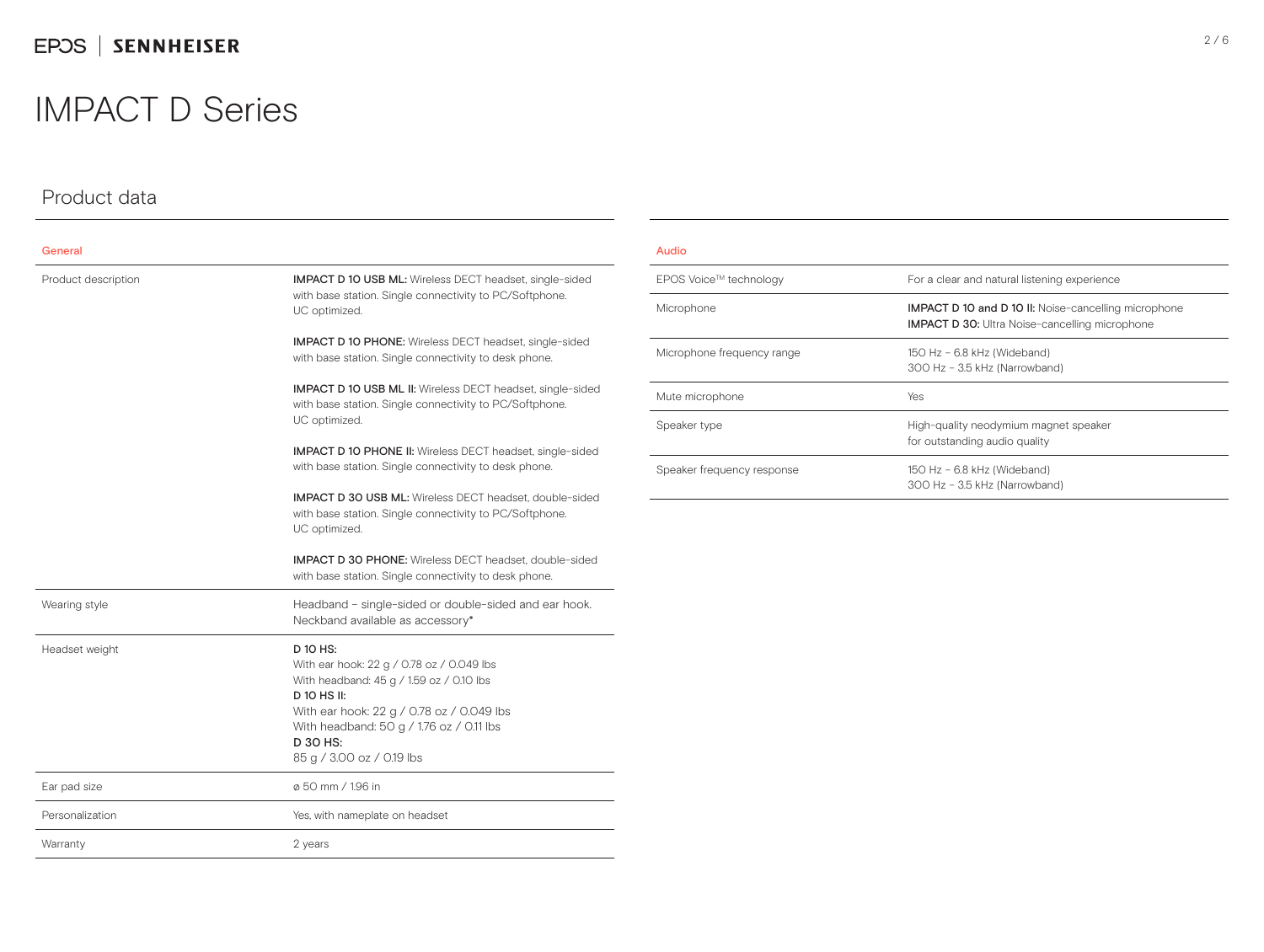### Product data

| <b>Technical</b>                     |                                                                                                                                                                                |
|--------------------------------------|--------------------------------------------------------------------------------------------------------------------------------------------------------------------------------|
| <b>DECT</b>                          | 1.880 to 1.900 MHz (EU, UK, AUS)<br>1.920 to 1.930 MHz (US) - DECT 6.0                                                                                                         |
| GAP compatible                       | Yes (headset)                                                                                                                                                                  |
| Headset                              | Connects to base station/base set                                                                                                                                              |
| Base station                         | IMPACT D 10 USB ML: Connects to UC<br>IMPACT D 10 PHONE: Connects to deskphone<br>D 10 USB MI II/D 30 UB MI: Connects to UC<br>D 10 PHONE II/D 30 PHONE: Connects to deskphone |
| Headset auto link to base            | Yes, can be activated on the base station                                                                                                                                      |
| Temperature range                    | Operational: +5 °C to 45 °C / +41 °F to +113 °F<br>Storage: -20 °C to 70 °C / -4 °F to +158 °F                                                                                 |
| Battery (Lithium Polymer)            | Exchangeable for service (see User Manual)                                                                                                                                     |
| Range                                | Line of sight: 180 m / 590 ft<br>Typical office building: 55 m / 180 ft                                                                                                        |
| Automatic power adjustment           | Yes (distance between headset and base)                                                                                                                                        |
| Talk time                            | Up to 8 hours (Wideband Mode)<br>Up to 12 hours (Narrowband Mode)                                                                                                              |
| Stand by time                        | Up to 100 hours                                                                                                                                                                |
| Auto - headset OFF when out of range | Yes, after 30 minutes                                                                                                                                                          |
| Charge time                          | $Q - 50\%$ : 20 minutes<br>$Q - 100\%$ : 1 hour                                                                                                                                |

#### Hearing protection

| EPOS ActiveGard® technology | Protects users against acoustic injury caused<br>by sudden sound burst on the line                                                                          |
|-----------------------------|-------------------------------------------------------------------------------------------------------------------------------------------------------------|
| FU Noise at Work Limiter**  | Enhanced audio protection preventing listening fatigue, average<br>85 dB over a workday. Activated by DIP switch, EPOS Connect<br>and EPOS manager software |

#### Content of delivery

| What's in the box | D 10 USB ML<br>Headset, base station, USB cable, headband (detachable),<br>bendable ear hook (mounted on headset), printed quick quide,<br>printed safety guide                         |  |
|-------------------|-----------------------------------------------------------------------------------------------------------------------------------------------------------------------------------------|--|
|                   | D 10 PHONE<br>Headset, base station, power supply, audio phone cable,<br>headband (detachable), bendable ear hook (mounted on<br>headset), printed quick guide, printed safety guide    |  |
|                   | D 10 USB ML II<br>Headset, base station, USB cable, headband (detachable),<br>bendable ear hook (mounted on headset), printed quick quide,<br>printed safety quide                      |  |
|                   | D 10 PHONE II<br>Headset, base station, power supply, audio phone cable,<br>headband (detachable), bendable ear hook (mounted on<br>headset), printed quick quide, printed safety quide |  |
|                   | D 30 USB ML<br>Headset, base station, USB cable, headband (detachable),<br>printed quick guide, printed safety guide                                                                    |  |

#### D 30 PHONE

Headset, base station, power supply, audio phone cable, headband (detachable), printed quick guide, printed safety guide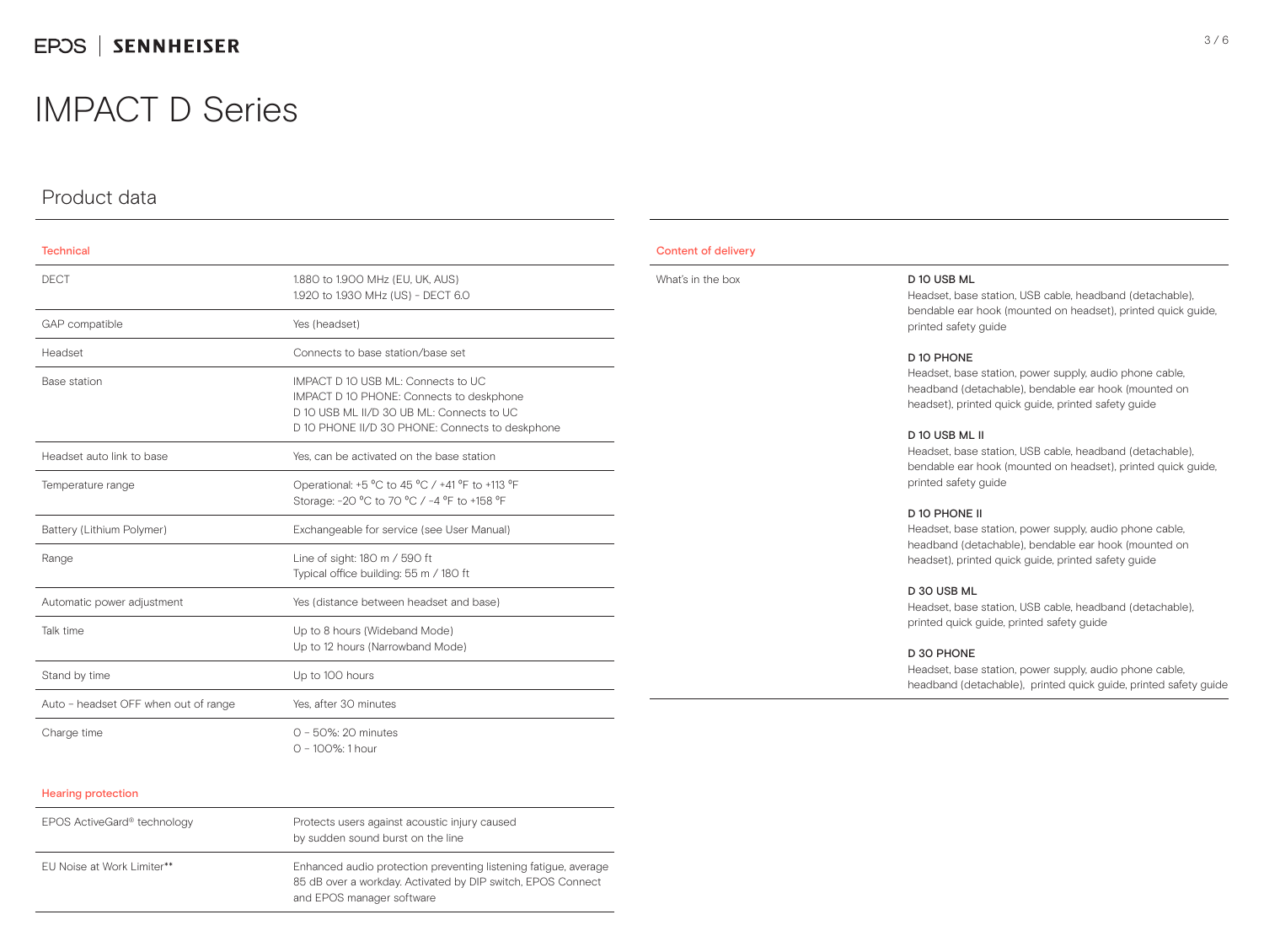## EPOS | SENNHEISER

## IMPACT D Series

### Product data

| <b>Software</b><br>EPOS devices can be managed with following Software solutions: |                                                                                                                                                                                                    |
|-----------------------------------------------------------------------------------|----------------------------------------------------------------------------------------------------------------------------------------------------------------------------------------------------|
| <b>EPOS Connect</b>                                                               | Conduct firmware updates and configure headsets<br>for personal audio preferences. EPOS Connect works<br>for Windows. Mac and VDI/Thin client environments:<br>eposaudio.com/software-epos-connect |
| <b>EPOS Manager</b>                                                               | Manage, update and configure EPOS audio devices from<br>any location - For both cloud and on-premises solutions:<br>eposaudio.com/software-epos-manager                                            |
| Software compatibility                                                            |                                                                                                                                                                                                    |
| UC & CC Compatible                                                                | Use our Compatibility tool to find the choices available<br>to you and to learn about the different headset features:<br>eposaudio.com/compatibility                                               |

For additional information, please visit: eposaudio.com/software

\* Neckband available as accessory (Art. No. 1000716)

\*\* In compliance with EU Noise at Work legislation (Directive 2003/10/EC), that sets limits for two types

of noise in the workplace: Acoustic burst and Sustained noise.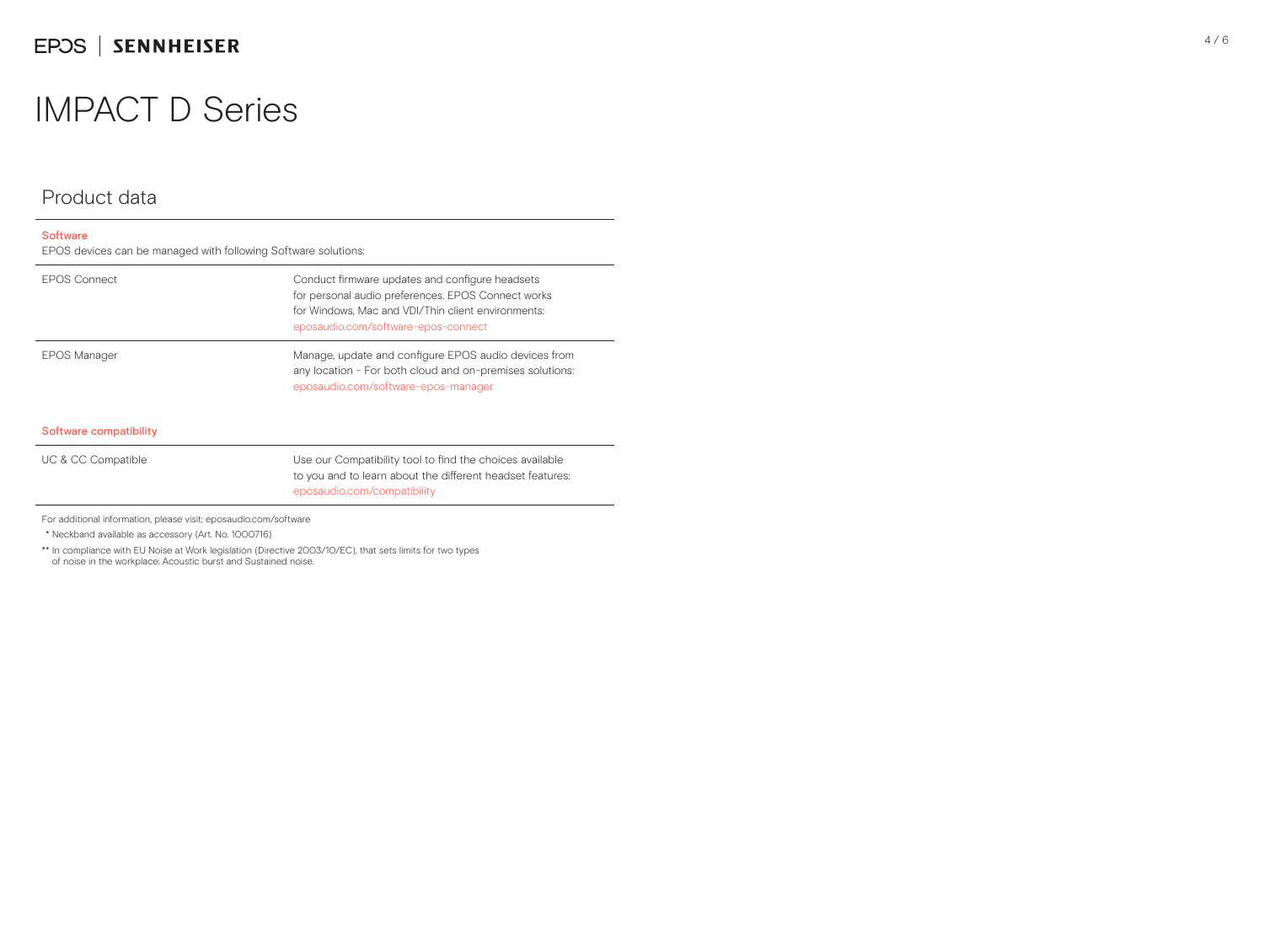## Additional benefits & features

Enjoy one-touch call management To answer/end\* calls, mute microphone and control volume

Stay mobile with fast charging 50% battery charges in just 20 minutes

Get convenient phone conferencing Up to four headsets per call and simple hot desking

See talk time available Shown via status indicators on the base station

Keep your desk tidy With built-in cable management

Benefit from secure base station With solid metal plate for stability

Protect your hearing From acoustic shock with EPOS ActiveGard® technology

#### Complementary software

Simple Device management with EPOS software solutions

### Product overview

| Connects to  | Product                                                                     | Order name         | Details                                            | EAN / UPC code                                |
|--------------|-----------------------------------------------------------------------------|--------------------|----------------------------------------------------|-----------------------------------------------|
| Deskphone    | <b>IMPACT D 10 PHONE - EU</b><br>Art. no. 1000570                           | D 10 PHONE - EU    | Single Sided Wireless DECT<br>System               | EAN: 57 14708 00371 7<br>UPC: 8 40064 40371 9 |
|              | <b>IMPACT D 10 PHONE - UK</b><br>Art. no. 1000571                           | D 10 PHONE - UK    | Single Sided Wireless DECT<br>System               | EAN: 57 14708 00372 4<br>UPC: 8 40064 40372 6 |
|              | <b>IMPACT D 10 PHONE - US</b><br>Art. no. 1000572                           | D 10 PHONE - US    | Single Sided Wireless DECT<br>System               | EAN: 57 14708 00373 1<br>UPC: 8 40064 40373 3 |
|              | <b>IMPACT D 10 PHONE - AUS D 10 PHONE - AUS</b><br>Art. no. 1000573         |                    | Single Sided Wireless DECT<br>System               | EAN: 57 14708 00374 8<br>UPC: 8 40064 40374 0 |
| PC/Softphone | <b>IMPACT D 10 USB ML - EU</b><br>Art. no. 1000574                          | $D$ 10 USB MI - FU | Single Sided Wireless DECT<br>System. UC optimized | EAN: 57 14708 00375 5<br>UPC: 8 40064 40375 7 |
|              | <b>IMPACT D 10 USB ML - US</b><br>Art. no. 1000575                          | D 10 USB ML - US   | Single Sided Wireless DECT<br>System. UC optimized | EAN: 57 14708 00376 2<br>UPC: 8 40064 403764  |
|              | <b>IMPACT D 10 USB ML - AUS</b> D 10 USB ML -AUS<br>Art. no. 1000576        |                    | Single Sided Wireless DECT<br>System. UC optimized | EAN: 57 14708 00377 9<br>UPC: 8 40064 40377 1 |
| Deskphone    | <b>IMPACT D 10 Phone II - EU</b><br>Art. no. 1000994                        | D 10 PHONE II - EU | Single Sided Wireless DECT<br>System               | EAN: 57 14708 00796 8<br>UPC: 8 40064 40796 0 |
|              | IMPACT D 10 Phone II - UK<br>Art. no. 1000995                               | D 10 PHONE II - UK | Single Sided Wireless DECT<br>System               | EAN: 57 14708 00797 5<br>UPC: 8 40064 40797 7 |
|              | <b>IMPACT D 10 Phone II - US</b><br>Art. no. 1000996                        | D 10 PHONE II - US | Single Sided Wireless DECT<br>System               | EAN: 57 14708 00798 2<br>UPC: 8 40064 40798 4 |
|              | <b>IMPACT D 10 Phone II - AUS</b> D 10 PHONE II - AUS<br>Art. no. 1000997   |                    | Single Sided Wireless DECT<br>System               | EAN: 57 14708 00799 9<br>UPC: 8 40064 40799 1 |
| PC/Softphone | IMPACT D 10 USB ML II - EU D 10 USB ML II - EU<br>Art. no. 1000998          |                    | Single Sided Wireless DECT<br>System. UC optimized | EAN: 57 14708 00800 2<br>UPC: 8 40064 40800 4 |
|              | <b>IMPACT D 10 USB ML II - US D 10 USB ML II - US</b><br>Art. no. 1000999   |                    | Single Sided Wireless DECT<br>System. UC optimized | EAN: 57 14708 00801 9<br>UPC: 8 40064 40801 1 |
|              | <b>IMPACT D 10 USB ML II - AUS</b> D 10 USB ML II - AUS<br>Art. no. 1001000 |                    | Single Sided Wireless DECT<br>System. UC optimized | EAN: 57 14708 00802 6<br>UPC: 8 40064 40802 8 |